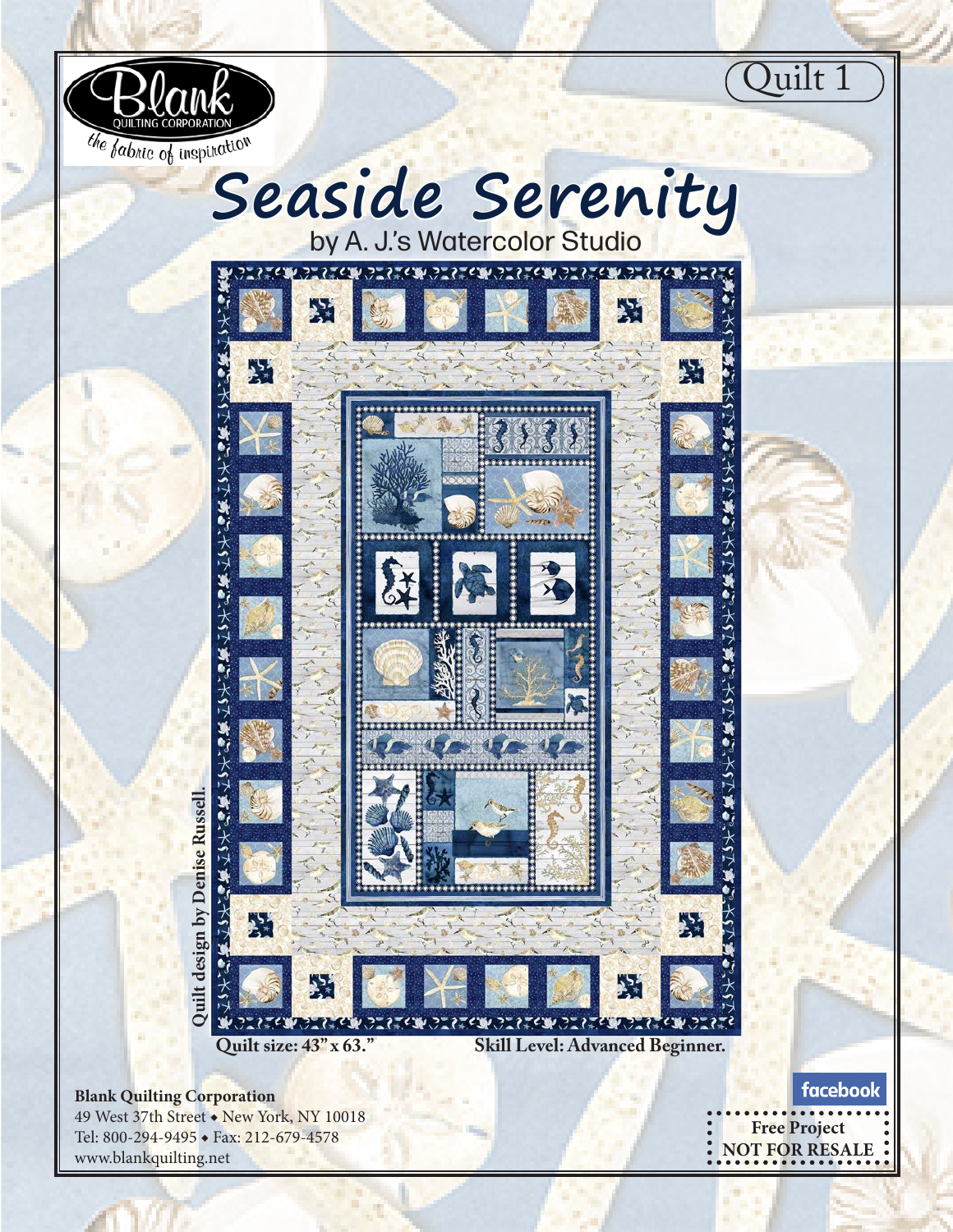## **Seaside Serenity**- Fabrics in the Collection



2020P-77 Sea Life Panel Navy



2017-75 Sea Life Squares Med. Blue



2019-75 Sea Life Stripe Med. Blue



Life - Navy



2013-70 Coral Lt. Blue



2015-70 Fish Lt. Blue



Lt. Blue



2013-77 Coral Navy



Patch - Ivory

Selected fabric from the Starlet Collection



Navy



Med. Blue



Dollars - Ivory



Med. Blue



2012-77 Water Bubbles - Navy



Lt. Gray

Selected fabric from the Urban Legend Collection by Tana Muller



Navy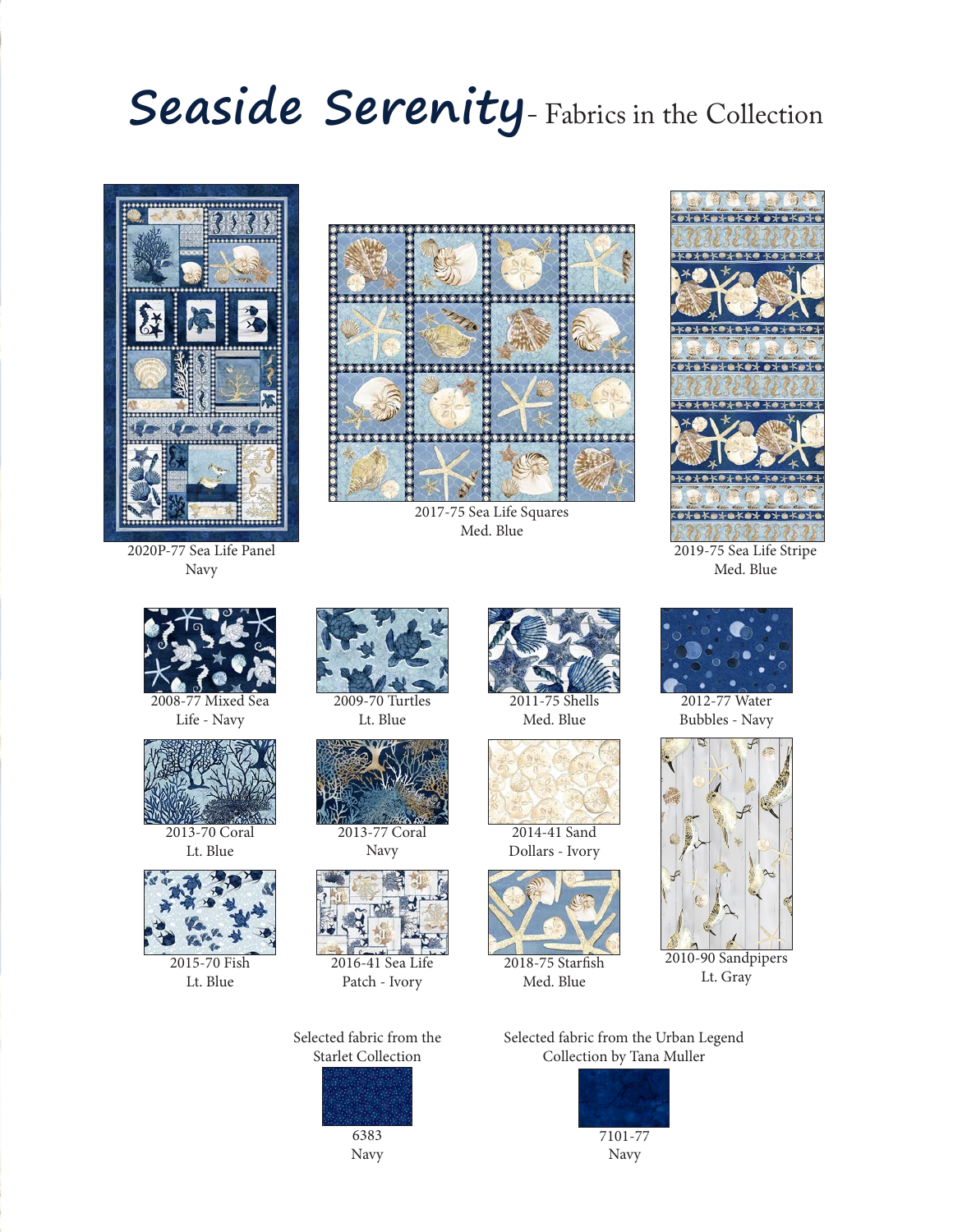## Seaside Serenity- Quilt 1 Page 1

#### **Materials**

*Yardages and cutting instructions are based on 42" of usable fabric width*

One 2020P-77 Sea Life Panel - Navy 1/3 yard 2014-41 Sand Dollars - Ivory 3/8 yard 2008-77 Mixed Sea Life - Navy 1/2 yard 2017-75 Sea Life Squares - Med. Blue 1/2 yard 6383 Starlet - Navy 1/2 yard 7101-77 Urban Legend - Navy 2/3 yard 2010-90 Sandpipers - Lt. Gray 3 yards 2016-41 Sea Life Patch – Ivory for backing 51" x 71" piece of Air Lite® Colour Me 100% Cotton batting

### **Cut Fabrics**

**Note:** All strips are cut across the width of the fabric (WOF) from selvage to selvage unless otherwise indicated.

**From 2020P-77 Sea Life Panel – Navy:**

\*Trim panel to  $22 - 1/2$ " x 42-1/2".

### **From 2014-41 Sand Dollars – Ivory:**

\*Cut four 2" x WOF strips. Sub-cut sixteen 2" x 2-1/2" strips and sixteen 2" x 5-1/2" strips.

### **From 2008-77 Mixed Sea Life – Navy:**

\*Cut one 2-1/2" x WOF strip. Sub-cut eight  $2-1/2$ " squares. \*Cut six 1-1/2" x WOF strips for border 3.

**From 2017-75 Sea Life Squares - Med. Blue:**

\*Trim twenty-eight 4" squares.

### **From 6383 Starlet – Navy:**

\*Cut one 4" x WOF strip. Sub-cut thirty-three  $1 - 1/4$ " x 4" strips. \*Cut two 5-1/2" x WOF strips. Sub-cut fifty-six  $1-1/4$ " x  $5-1/2$ " strips and twenty-three  $1-1/4$ " x  $4$ " strips (for a total of 56).

### **From 7101-77 Urban Legend – Navy:**

\*Cut six 2-1/2" x WOF strips for binding.

**From 2010-90 Sandpipers - Lt. Gray:** \***First** cut two 4-1/2" x **WOF** strips for top/bottom of border 1. \*Cut seven 4-1/2" x **LOF** strips for sides of border 1.

#### **Assemble Blocks**

*Measurements include ¼" seam allowances. Sew with right sides together unless otherwise stated. If no direction is specified, press the seam toward the darker fabric.*

1. Sew one  $1-1/4$ " x 4" 6383 Starlet – Navy strip to opposite sides of a 2017-75 Sea Life Squares - Med. Blue square. Press the seams toward strips. Next, sew one  $1-1/4$ " x  $5-1/2$ " 6383 Starlet – Navy strip to the top and one to the bottom of the same square (*figure 1*). Press the seams as before. Repeat to make twenty-eight 5-1/2" blocks.



Figure  $1 - Make (28) 5 - 1/2" blocks.$ 

2. Repeat Step 1 with the 2" x 2-1/2" 2014-41 Sand Dollars – Ivory strips, the  $2$ " x 5-1/2" 2014-41 Sand Dollars – Ivory, and the 2-1/2" 2008-77 Mixed Sea Life – Navy squares to make eight 5-1/2" blocks (*figure 2*).





Figure  $2 - Make(8)$  5-1/2" blocks.

### **Assemble Quilt Top**

3. Join the seven 4-1/2" 2010-90 Sandpipers - Lt. Gray border strips cut on the **LOF** end to end using **straight** seams. Cut two strips 42-1/2" long and sew them to each side of the panel. Press the seams toward the border strips. Measure the width of the quilt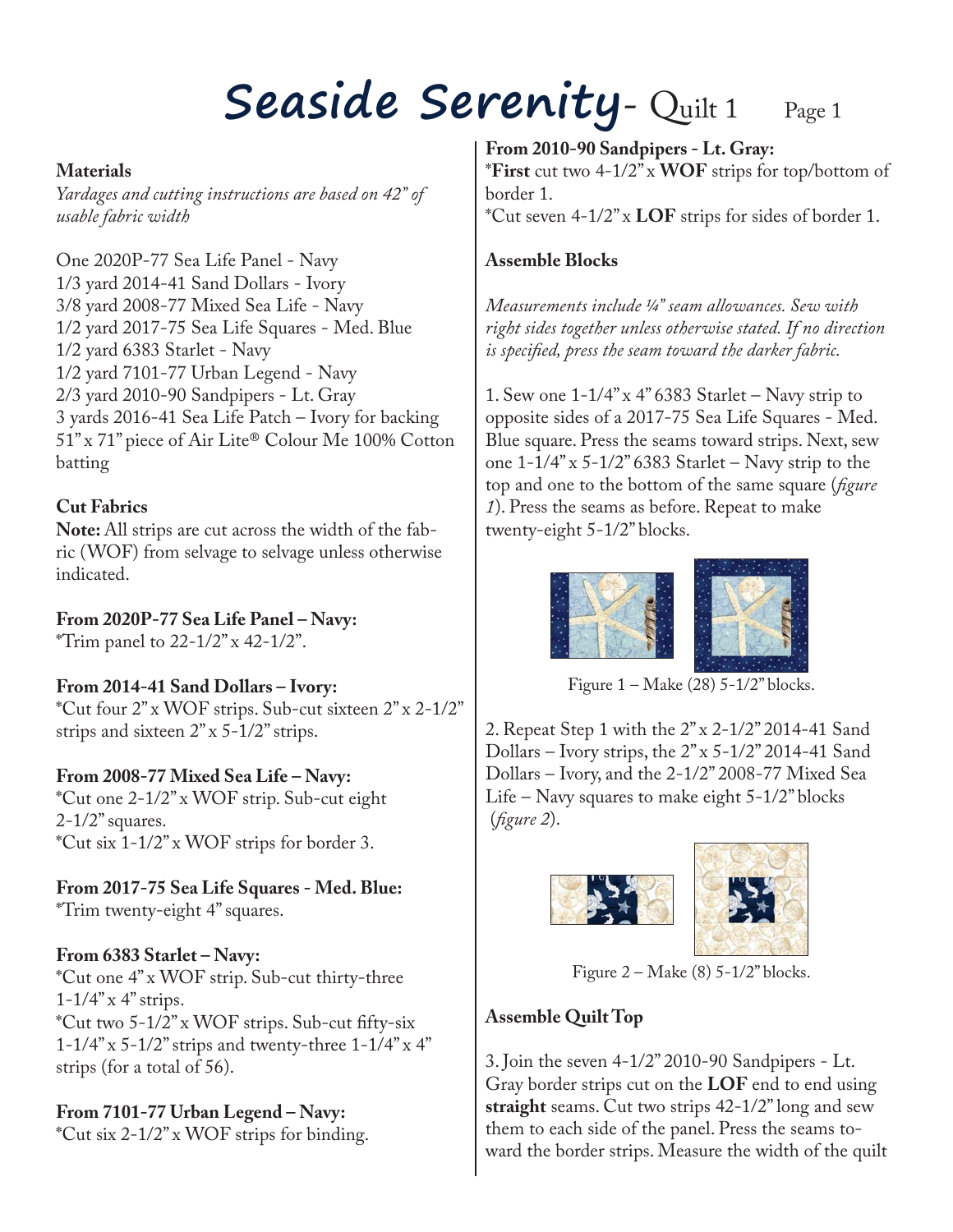# Seaside Serenity- Quilt 1 Page 2

top through the center. Trim the two 4-1/2" 2010-90 Sandpipers - Lt. Gray border strips cut on the **WOF** that length and sew one to the top and one to the bottom. Press the seams toward the borders.

4. Referring to the quilt photo for block placement, lay out the eight Step 1 blocks and two Step 2 blocks. Sew blocks together and sew the strip to one side of the quilt. Repeat for the other side of the quilt. Press the seams toward the center.

5. Repeat Step 4 with six Step 1 blocks and two Step 2 blocks for each strip, and sew one border strip to the top and one to the bottom of the quilt.

6. For border 3, join the six 1-1/2" 2008-77 Mixed Sea Life – Navy border strips together end to end using diagonal seams. Measure the vertical length of the quilt top through the center and cut two border strips that length. Sew one strip to each side of the quilt top. Measure the width of the quilt top through the center.

Cut two border strips that length and sew one to the top and one to the bottom. Press the seams toward the borders.

#### **Finishing**

7. Create a quilt sandwich with the batting between the quilt top and the backing. Pin or baste layers together, mark quilting design, and quilt by hand or machine. When quilting is complete, remove pins or basting, and trim batting and backing even with raw edges of the quilt top.

8. Join the six 2-1/2" 7101-77 Urban Legend – Navy binding strips together end to end using a diagonal seam to make one long strip. Fold in half lengthwise and press. Sew binding to the edges of the quilt, mitering corners, and overlapping ends. Fold binding to the back of the quilt and stitch it in place by hand to finish.

#### ©2021 Blank Quilting Corporation

*Every effort has been made to ensure that all projects are error free. All the information is presented in good faith; however, no warranty can be given nor results guaranteed as we have no control over the execution of instructions. Therefore, we assume no responsibility for the use of this information or damages that may occur as a result. When errors are brought to our attention, we make every effort to correct and post a revision as soon as possible. Please make sure to check www.blankquilting.net for pattern updates prior to starting the project. We also recommend that you test the project prior to cutting for kits. Finally, all free projects are intended to remain free to you and are not for resale.*